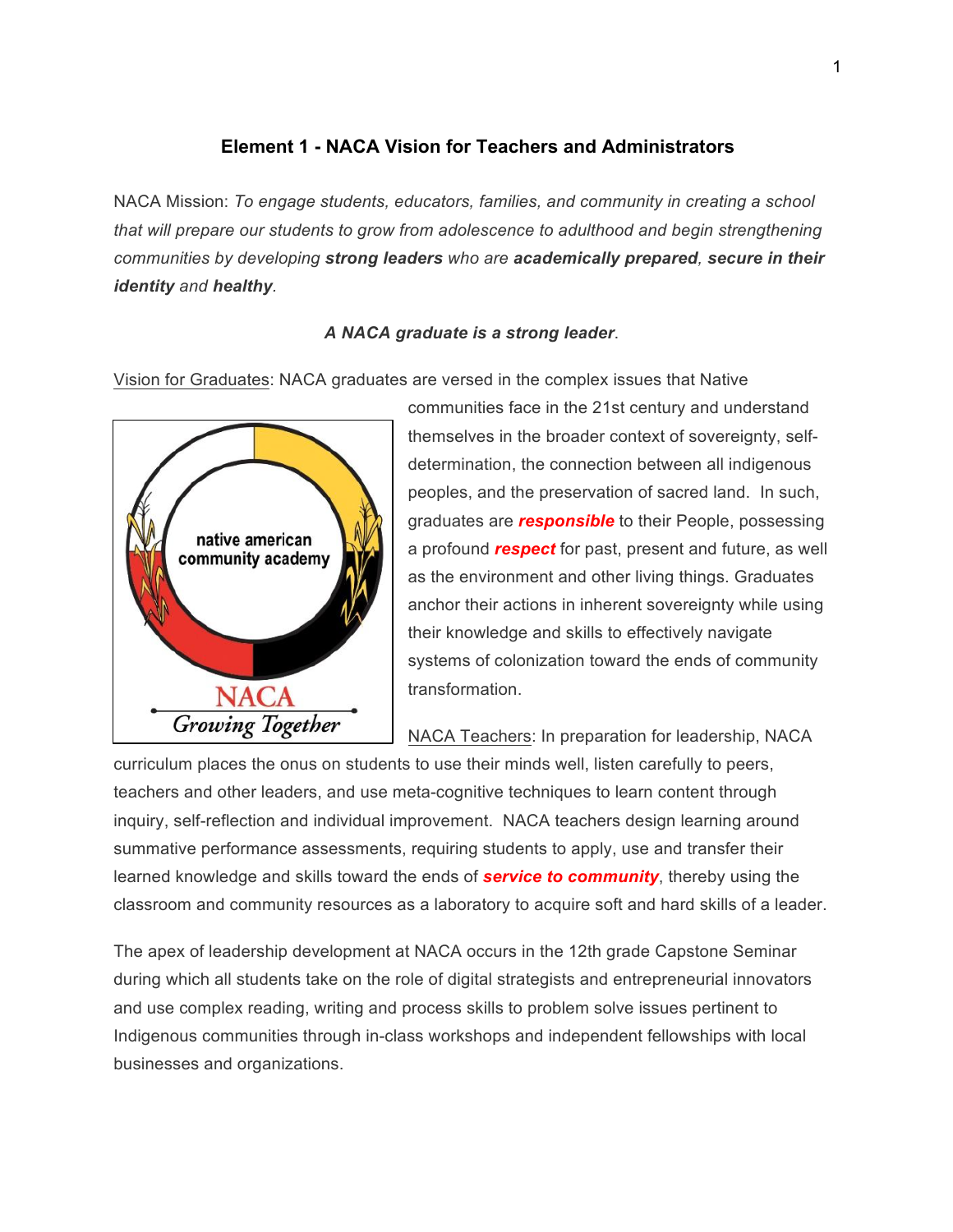All NACA disciplines play a pivotal role in developing leaders, and the *Indigenous History, Culture and Thought*, *Indigenous Language, Native Literature* and *Personal Wellness* programs are the lifeblood of a graduate's educational background to these ends of leadership development as a young Native person. These four disciplines act as the school's barometer for the extent to which our curriculum, assessments and instruction are truly *indigenized*, placing these programs and their teacher-designers at the center of the task to achieve the school's mission.

School Leaders<sup>1</sup>: In addition to holding responsibility for quality planning and instruction at NACA (see Academic Preparedness role below), school leaders are ultimately accountable to communities, indigenous leaders, parents and students to create, promote, and continuously reevaluate the extent to which the educational preparation at NACA aligns to the leadership needs of the next generation of Native leaders. This requires NACA leadership to create and maintain relationships with Native governments and communities, indigenous leaders, and other schools dedicated to comparable goals regionally, continentally and internationally.

## *A NACA graduate is academically prepared for college*.

Vision for Graduates: While the choice to attend college after high school is her own, a NACA graduate does not want for the discipline-specific knowledge and skills or complex reasoning abilities required in postsecondary coursework. $2$  Nor is she limited by any learning constraints as concerns the processes of her own learning because she possesses the frame of mind and means to advocate for herself and the support she needs in higher education.

Teachers: NACA values the expertise of its teacher-designers, and creates autonomous space for them to create coursework that is rigorous, meaning it is conceptually demanding, based on higher-order questioning and holding students responsible for doing the intellectual heavy lifting in all studies. NACA curriculum is vertically aligned across grade-levels and disciplines to ensure a continuum of complexity in all content areas. NACA teachers design summative assessments aligned to yearlong and unit objectives, and evaluate student work against those objectives to improve their curriculum, assessments and instruction.

 $1$  "School Leaders" is a descriptor for both administrative personnel, facilitators and all other school leaders who may not hold official title but are dynamic school leaders all the same.

 $2$  Common Core State Standards for College and Career Readiness provide the measureable objectives to evaluate NACA effectiveness toward academic preparedness. http://www.corestandards.org/ELA-Literacy/CCRA/R/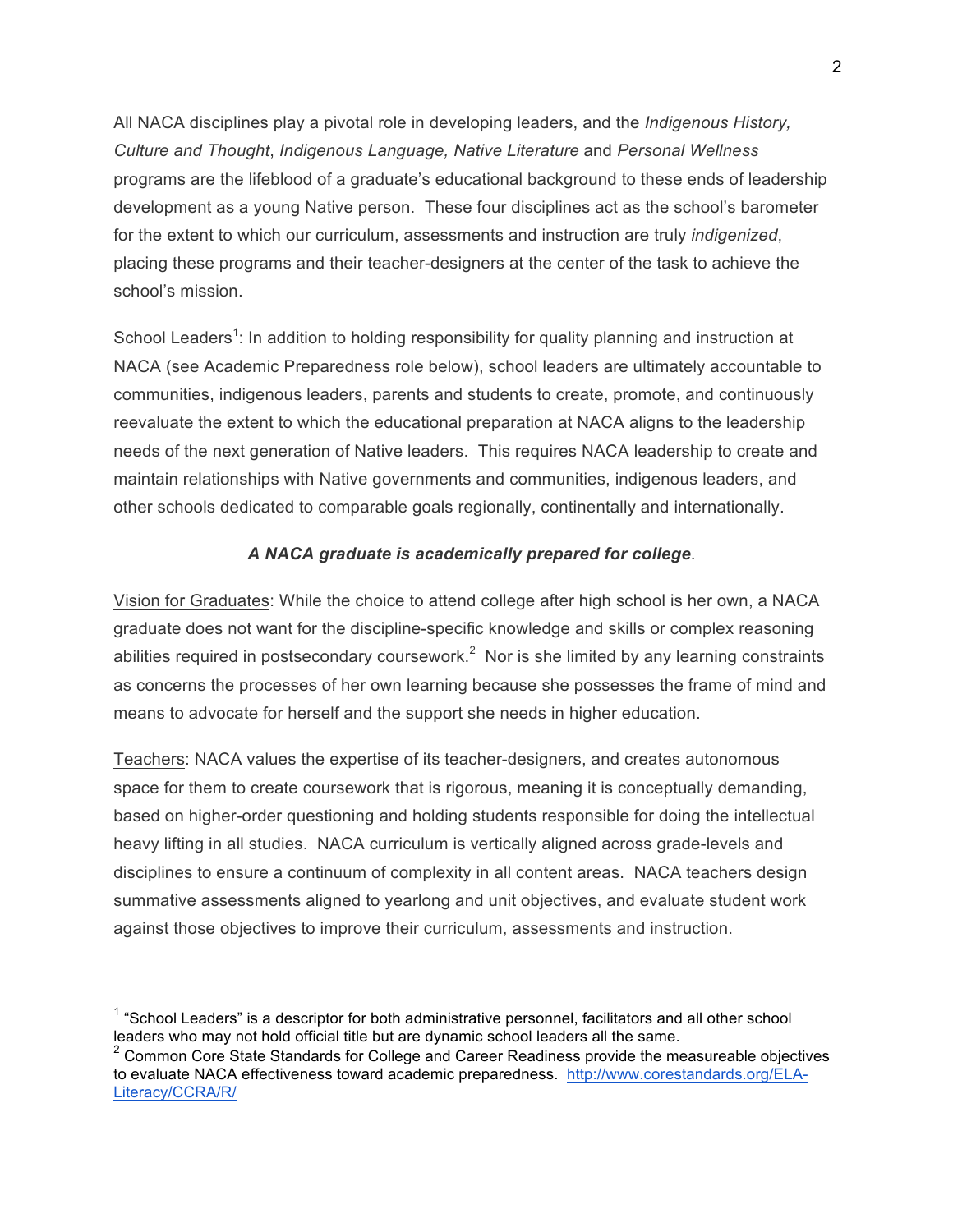Instruction at NACA places student inquiry at the core of learning. NACA teachers use structured and continuous formative assessments to evaluate student understanding, and maneuver flexibly with their planning to address student needs.

NACA's teachers make their work transparent, available and vulnerable for the sake of improvement, and provide formal and informal critiques to one-another based on kindness, specificity and helpfulness in improving the individual and collective craft of teaching at the school.

NACA's College Engagement team is designed to demystify college processes and expectations, and support students in high school to navigate the simple and complex barriers to postsecondary educational success for our graduates.

We value academic preparedness, and part and parcel in that is student-driven academic advocacy based in relevant curriculum and instruction. NACA teachers design curriculum to promote student understanding of strengths and areas for growth, engage parents and students in the process of setting individualized education goals, and are supported in the classroom by the Special Education team in refining classroom practices to meet the learning needs of all students.

School Leaders: School leaders, while responsible for school-level planning and systems, are ultimately accountable for high-level planning and instruction in the classroom, and therefore are present in classrooms and provide consistent and constructive feedback for the improvement of teaching and learning. In addition to the Director of Curriculum and Instruction's presence in the classroom, all Instructional Team members are tied to a content and grade-level team and provide transparent expectations for weekly observations and give immediate, concrete feedback.

### *A NACA graduate is secure in her identity*.

Vision for Graduates: NACA is a Native American school and we do not apologize for our objectives, assessments and instructional practices guided by our sovereign communities. NACA students acquire the *cultural*, linguistic and artistic knowledge and skills to ground them in their cultural, racial and ethnic identity, but also the *understanding* - the heart - of what it means to exist as a young native person tied to traditional ways of thinking and living.

Teachers: NACA recognizes the development of identity from Kindergarten to 12th grade as multifaceted, encompassing aspects of self such as childhood, adolescence, gender and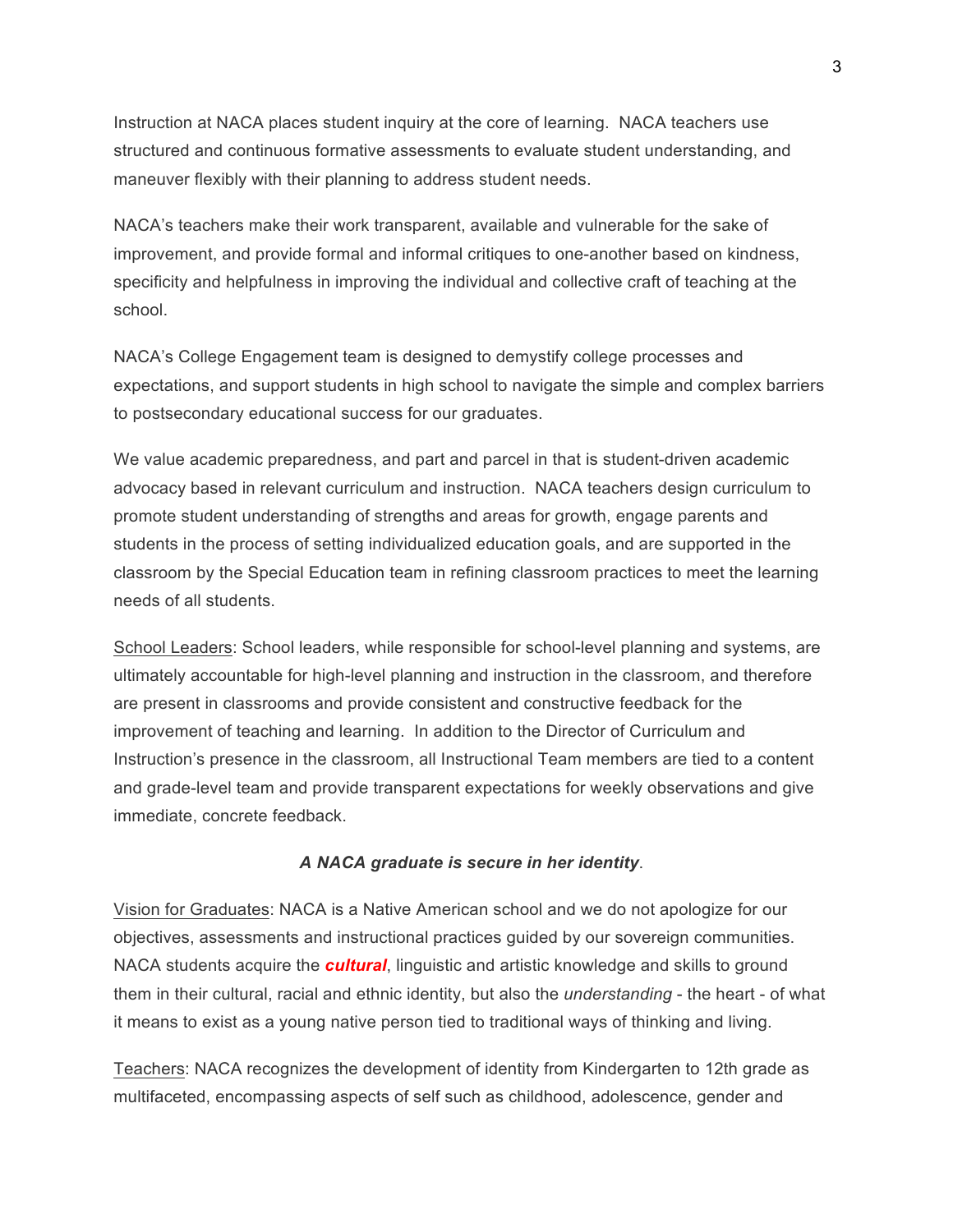sexual identity, in addition to other demographic identifiers. Our teacher-designers are charged with building curriculum that actively engages student identity in all respects, while requiring students to actively challenge self in the context of surroundings.

Culture and language are essential in identity. In such, both native and non-native educators model and support students in actively seeking knowledge and understandings specific to their students' identities by embodying their own cultures and valuing the cultural identities of all.

School Leaders: NACA leaders and teachers are models for students. They explicitly use the Core Values in communication with one-another as a stalwart against lateral oppression<sup>3</sup> and other forms of disharmony amongst teachers and school leaders who share common cause. They reevaluate their work according to values and original teachings, regardless of cultural background, as a source to realign oneself with the intent to work at NACA, for our students and the larger aims of decolonization and self-determination.

School leaders are accountable for engaging themselves, teachers and staff in purposeful professional development in the philosophical, epistemological and ideological underpinnings that push us all to reevaluate the vision of the school and its fruition of the mission.

## *A NACA graduate is healthy*.

Vision for Graduates: NACA graduates are prepared to *persevere* as they advocate for personal and communal health, and possess the cultural knowledge to begin a pathway in Native health given their Science, Math, Personal Wellness and Indigenous History, Culture and Thought coursework.

In preparation, NACA's Personal Wellness coursework is designed around Indigenous physical wellness, land and plant medicines, body autonomy, and expression.

The Personal Wellness program is an essential component of student outcomes in health, though its effectiveness requires its teachers to provide professional development to all NACA staff in empowering mind, body and spirit.

School Leaders: School leaders are charged with the complex task of prioritizing its decisions against the four principle concepts that anchor the mission: leadership, academic preparedness, identity and health. In the political environment of public education, wellness is more often an afterthought for children. At NACA, it is the responsibility of school leaders to

 <sup>3</sup> http://www.kweykway.ca/blog/what-is-lateral-violence